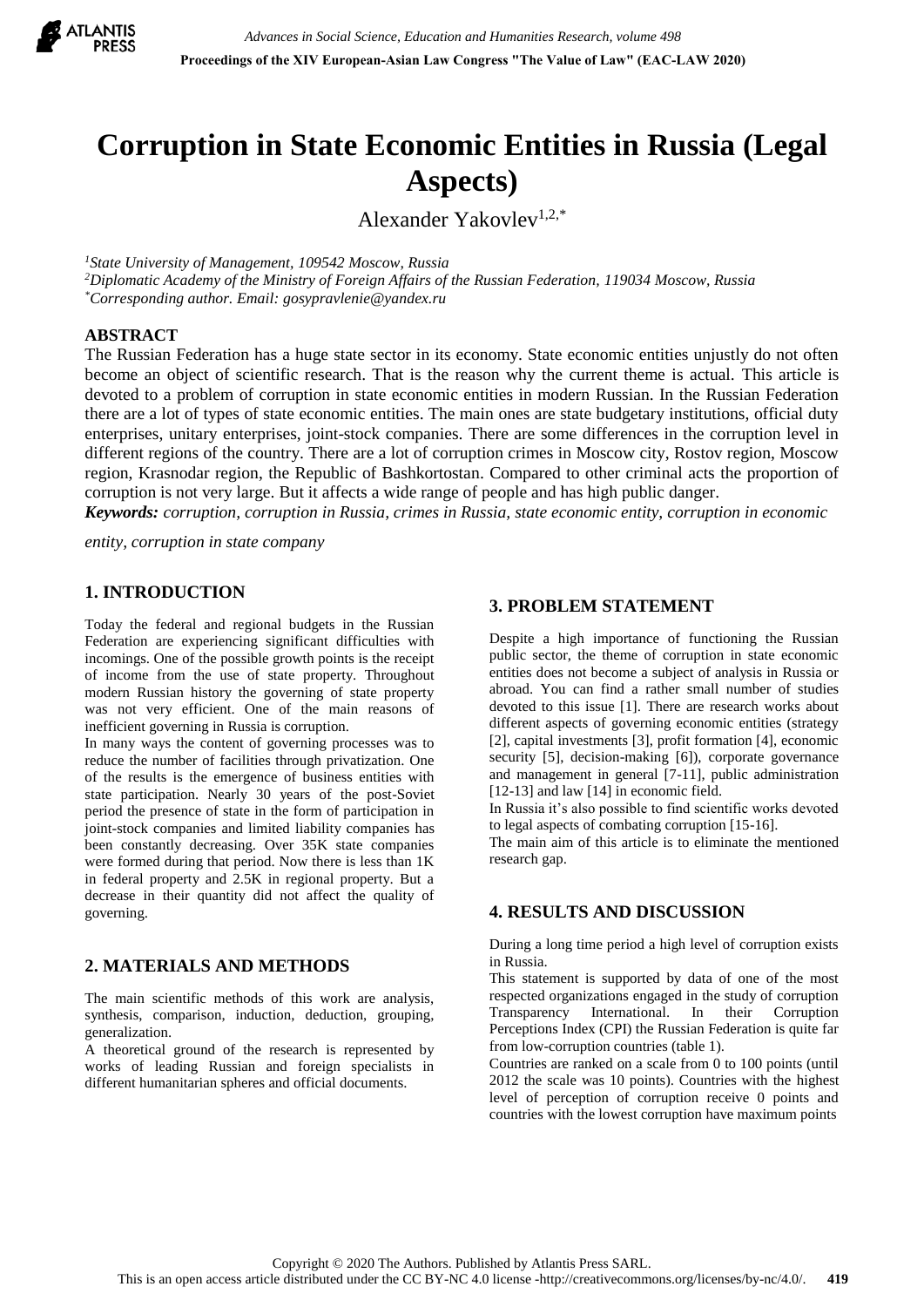In 2019 the Russian Federation received 28 points on position number 137. In one group with Russia there were mostly African countries (Kenya, Liberia, Mauritania, Uganda), Dominican Republic, Papua New Guinea Paraguay and Lebanon [17].

These tables clearly show that the corruption level in the country is at a consistently high level.

In addition to international non-profit organizations researches on corruption is carried out by Russian nongovernmental organizations.

#### **Table 1** Corruption perceptions index in Russia in 1996-2019 [17]

| Year | <b>Index</b> | Number of<br>countries | <b>Place of</b><br><b>Russia</b> |  |
|------|--------------|------------------------|----------------------------------|--|
|      |              | surveyed               |                                  |  |
| 1996 | 2.58         | 54                     | 47                               |  |
| 1997 | 2.3          | 52                     | 49                               |  |
| 1998 | 2.4          | 85                     | 76                               |  |
| 1999 | 2.4          | 99                     | 82                               |  |
| 2000 | 2.4          | 99                     | 82                               |  |
| 2001 | 2.3          | 91                     | 79                               |  |
| 2002 | 2.7          | 102                    | 71                               |  |
| 2003 | 2.7          | 133                    | 86                               |  |
| 2004 | 2.8          | 145                    | 90                               |  |
| 2005 | 2.4          | 158                    | 126                              |  |
| 2006 | 2.5          | 163                    | 121                              |  |
| 2007 | 2.3          | 179                    | 143                              |  |
| 2008 | 2.1          | 180                    | 147                              |  |
| 2009 | 2.2          | 180                    | 146                              |  |
| 2010 | 2.1          | 178                    | 154                              |  |
| 2011 | 2.4          | 182                    | 143                              |  |
| 2012 | 28           | 176                    | 133                              |  |
| 2013 | 28           | 177                    | 127                              |  |
| 2014 | 27           | 174                    | 136                              |  |
| 2015 | 29           | 168                    | 119                              |  |
| 2016 | 29           | 176                    | 131                              |  |
| 2017 | 29           | 180                    | 135                              |  |
| 2018 | 28           | 180                    | 138                              |  |
| 2019 | 28           | 180                    | 137                              |  |

Let us focus on the results obtained by the specialists of the Autonomous non-profit organization "Analytical Center of Yuri Levada" (table 2).

As we can see from the table, more than half of the respondents believe that there will be high-profile corruption scandals and the resignation of ministers in the country. This indicates the confidence of residents in the corruption of large leaders in the state.

One major corruption scandal happened a few years ago. In 2016 the Russian Minister of Economic Development of the Russian Federation A. Ulyukaev was arrested. His former ministry controlled Federal Agency for State Property Management. The agency is a federal executive body with management functions for federal property. He was found guilty in receiving a \$2 million bribe. He took it

for the acceptance to buy a 50% stake in state oil company PJSC Bashneft. The buyer was Russian state oil giant PJSC Rosneft.

**Table 2** The results of the Levada centre poll "Are high-profile corruption scandals possible in Russia?" [18]

| Year / answer                  | 2007 | 2011 | 2015 | 2018 | 2020 |
|--------------------------------|------|------|------|------|------|
| Definitely yes,<br>$\%$        | 14   | 13   | 9    | 16   | 16   |
| Rather yes, %                  | 46   | 47   | 42   | 47   | 50   |
| Probably not,<br>$\frac{0}{0}$ | 16   | 18   | 26   | 20   | 18   |
| Definitely not,<br>$\%$        | 5    |      |      |      | 6    |
| I do not know.<br>%            | 19   | 19   | 16   | 11   | 10   |

Another example of corruption in the federal government is a case with the Minister of the Russian Federation M. Abyzov. He suspected in embezzlement of \$20 million. An arrest of a person responsible for interaction with society and economic entities shows the complexity of the corruption situation in the country.

Federal executive bodies are not the only ones who have functions in the sphere of state property. Parliaments also play an important role. One of the main parliament tasks is control over state property, budget and economic entities. Russian pools show that people in the country do not trust deputies (table 3).

**Table 3** The results of the Levada centre poll "Are declarations of the incomes and property of higher state officers and deputies reliable?" [19]

| Year / answer          | 2010 | 2013 | 2015 | 2017 | 2019 |
|------------------------|------|------|------|------|------|
| All                    |      | 3    | 15   |      | 3    |
| Most of                | 10   | 13   |      | 12   | 11   |
| Smaller part           | 44   | 43   | 40   | 40   | 40   |
| A negligible part      | 34   | 28   | 26   | 21   | 37   |
| Difficult to<br>answer | 10   | 11   | 12   | 19   |      |

The results show the level of confidence to authorities and presence of corrupt officials.

According to the special federal law corruption is a very long and hard understandable category (Clause 1, Article 1 [20]). It consists of an enumeration of the most common corruption crimes in the country like giving and receiving a bribe, abuse of authority, commercial bribery. The law definition is also indicated for whom and for what benefits a corrupter does it.

The Criminal Code of the Russian Federation does not contain a definition of corruption. But it can help to identify corruption crimes [21]. Thus, corruption crime is an act committed using an official position responsibility for which is provided by the Criminal Code. The most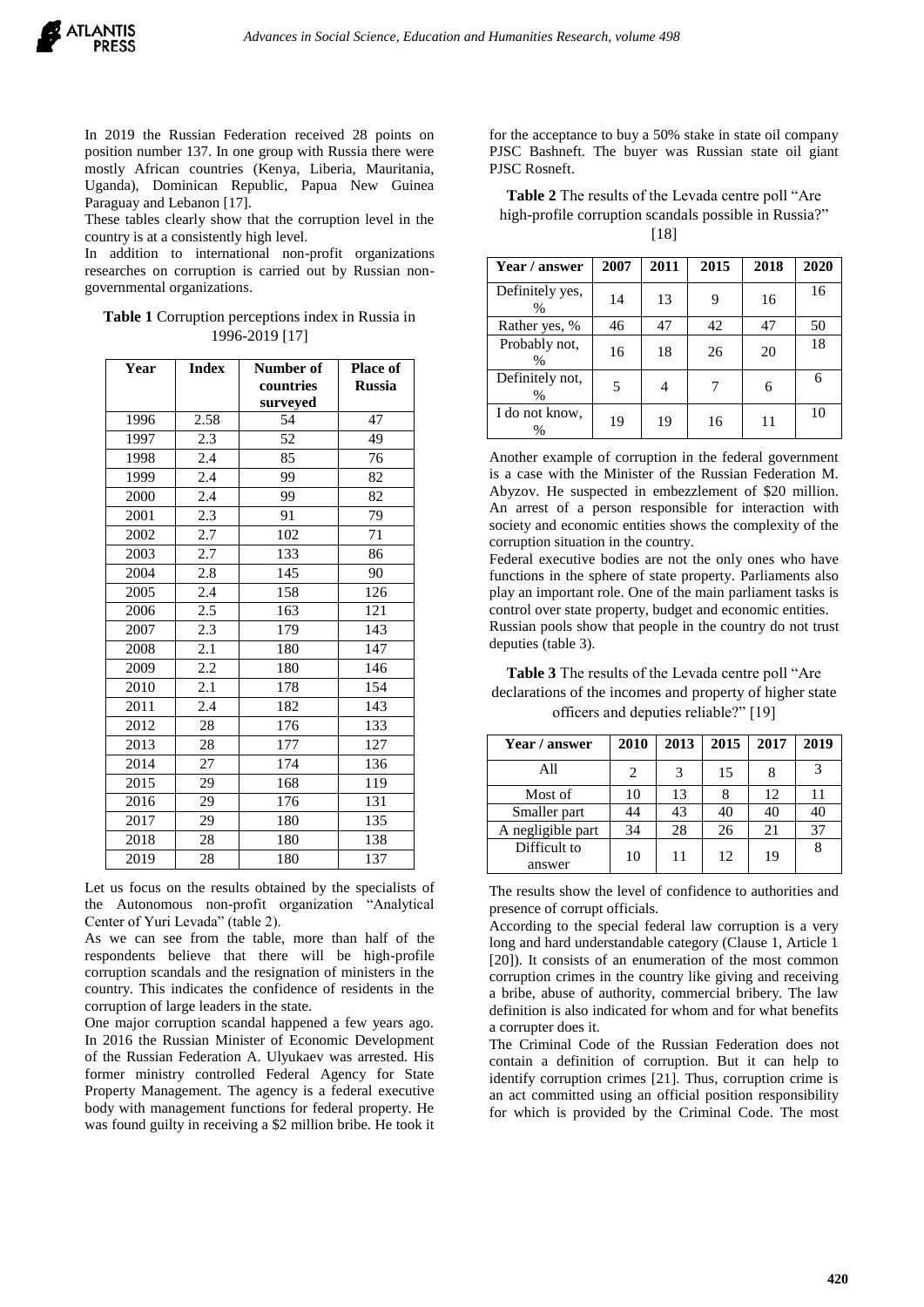

widespread corruption crimes are bribes and abuse of authority.

Below are the data on corruption crimes. The resource of information is the portal of legal statistics of the General Prosecutor's Office of the Russian Federation [22].



**Figure 1** Number of registered crimes of bribe taking in Russia in 2010-2019

The number of crimes decreased in 2015-2017 from 6495 to 3188. In 2018 crime episodes started to grow. In 2019 there were 3988 registered crimes of the bribe taking.



#### **Figure 2** Number of registered crimes of abuse of authority in Russia in 2010-2019

The number of crimes of the abuse of authority in the country stays stable for the last 5 years.

Russian regions have different number of officially registered crime episodes.

There is a big difference between regions in Russia. The highest level of bribe taking is in Moscow. On the second place is Rostov region. Then goes Moscow region, Krasnodar region and the Republic of Bashkortostan. The lowest level of bribe taking is in Nenets autonomous okrug, Chukotka autonomous okrug, Jewish autonomous region. In each of those subjects of federation, there was only one case of the bribe taking. Only 2 bribes taking episodes were in 2019 in the Republic of Tyva and 3 in the Republic of Khakassia.



**Figure 3** Number of registered crimes of bribe taking in Russian regions in 2019

With other crimes, the situation is the following.



**Figure 4** Number of registered crimes of abuse of authority in Russian regions in 2019

On the 1st place in abuse of authority in Russia is the Republic of Bashkortostan. Next are Krasnodar region, Moscow, the Republic of Tatarstan and the Republic of Dagestan. The lowest level of abuse of authority crimes are Nenets autonomous okrug, Bryansk region, Chukotka autonomous okrug. They had no abuse of authority crimes in 2019. Murmansk and Magadan regions had each only 1 episode of abuse of authority.

As we can see the top 5 regions in both crimes are almost the same. There is only on difference. Among the abuse of authority territories is the Republic of Dagestan and Rostov region is next.

Bribe taking and abuse of authority are not the only crimes in Russia. The whole crime situation in the country in 2010-2019 was the following (Figure 5).

If we make a comparison between number of all registered crimes and corruption crimes (bribe taking and abuse of authority) in the Russian Federation, the situation will be the following (Table 4).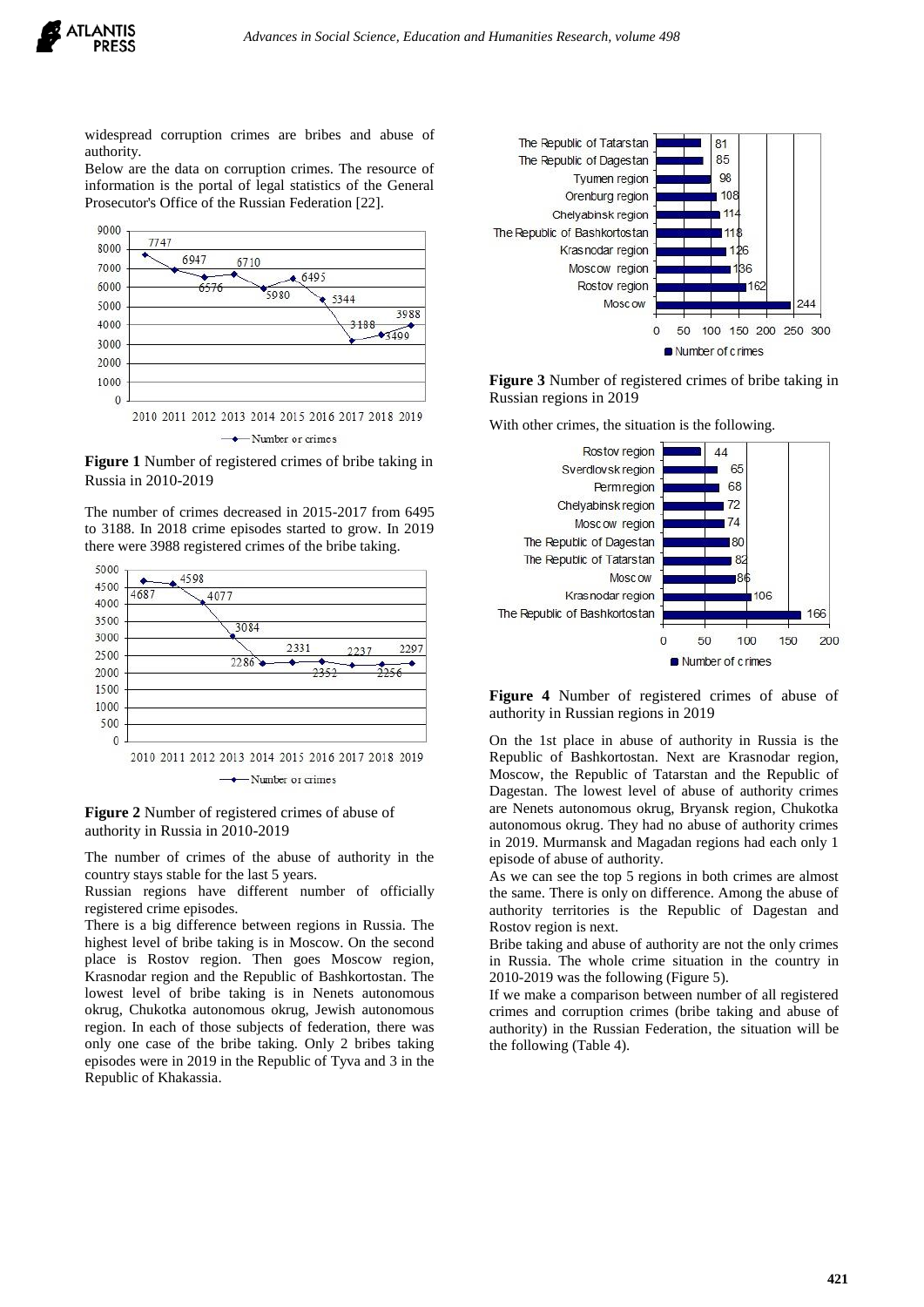

**Figure 5** Number of all registered crimes in Russia in 2010-2019

**Table 4** Share of bribe taking and abuse of authority in all crimes in 2015-2019

| Year / share of<br>total crimes, % | 2015 | <b>2016</b> | 2017 | 2018 | 2019 |
|------------------------------------|------|-------------|------|------|------|
| Bribe taking                       | 0.27 | 0.25        | 0.15 | 0.17 | 0.2  |
| Abuse of<br>authority              | 0.1  | 0.11        | 0.11 | 0.11 | 0.11 |

Figures in the table show that shares of bribe taking and abuse of authority make a small fraction in all crimes in Russia.

In 2019 bribe taking was 0.2% of crimes, abuse of authority – 0.11%. Close results were during all the analysed period.

Besides discussed corruption crimes, there are a lot of others.

Quite widespread corruption crimes in state economic entities in the Russian Federation are:

- giving a bribe;

- petty bribery (less than 10K rub);

- commercial bribery;

- bribery mediation;

- abuses in procurement of goods (work and services) for state or municipal needs;

- fraud;

- bankruptcy misconduct;
- intentional bankruptcy;

- fictitious bankruptcy;

- avoidance of customs duties levied on an organization;

- falsification of the decision of the decision making bodies;

- illegal obtaining a loan;

- malicious loan evasion;

- illegal receipt and disclosure of information consisting of commercial, tax or banking secret.

Also there are other corruption criminal cases.

There are a lot of examples of corruption crimes in Russian state economic entities.

One of the common crimes is the use of the organization's property in the interests of its management and associated people.

For example, a state organization acquires expensive equipment from its own or borrowed funds. After its purchase most of the time it produces products sold not from the organization that bought it, but from the company that do not pays any fee for the operation of the equipment. That company gives money directly to the director of the organization. Machines wear out. Their repair and purchase of spare parts, payment for electricity, rent payment, taxes come from the organization that bought it. Thus, all expenses in the state economic entity and all benefits go to the third parties and the director of personally.

For revenue from commercial activities, a company with state participation purchased a car. It put the car on the balance sheet of the organization. Soon this vehicle transfer for free use without registration of any documents, except for a power of attorney signed by the director general. Using his official powers contrary to the interests of the organization, acting out of selfish interest, the head of the company hand the car to his next of kin. It store throughout all the time and was used by next of kin for personal purposes. The rental of a parking space, insurance and car maintenance is paid by the company. As a result of prolonged use, the vehicle loses the bulk of its original cost.

There may be other variations in the personal interest use of property. In particular, the gratuitous use of office and other equipment of the organization by director's friends, or the rental of a representative car with a driver for the chef of organization with affiliated persons. Sometimes a head of a state economic entity can even rend a car from his wife (son, daughter, etc.).

For personal purposes management is also use employees of the organization. Fear of sanctions and dismissal helps. Personnel carry out various works and provide services free of charge. For example, repair and maintenance of the director's personal property, legal and accounting support to the parallel business of the director, etc.

A significant number of corruption acts are related to contractual relations. The head of the organization signs contracts that are obviously disadvantageous for the organization. This may be a contract for the supply of products at a lower cost, or vice versa, the purchase of goods at a price higher than the market, lower quality, obviously outdated, etc. Sometimes goods and services are purchased that are not needed in principle. But the counterparty pays fee to the director or other decisionmaking man personally.

In the field of state and municipal procurement abuses are committed daily. The public procurement mechanism created to save money leads to the fact that often the purchase is in violation of competition. Often those are low-quality goods. Again, the reason is the personal interest of the leadership of organization.

The practice of overstatement of staff has spread. Relatives, friends and other persons are accepted for work. Hiring of them is not stipulated by economic feasibility or the requirements of the legislation. This leads to an increase in the organization's expenses for labour remuneration, reduces decision-making time, leads to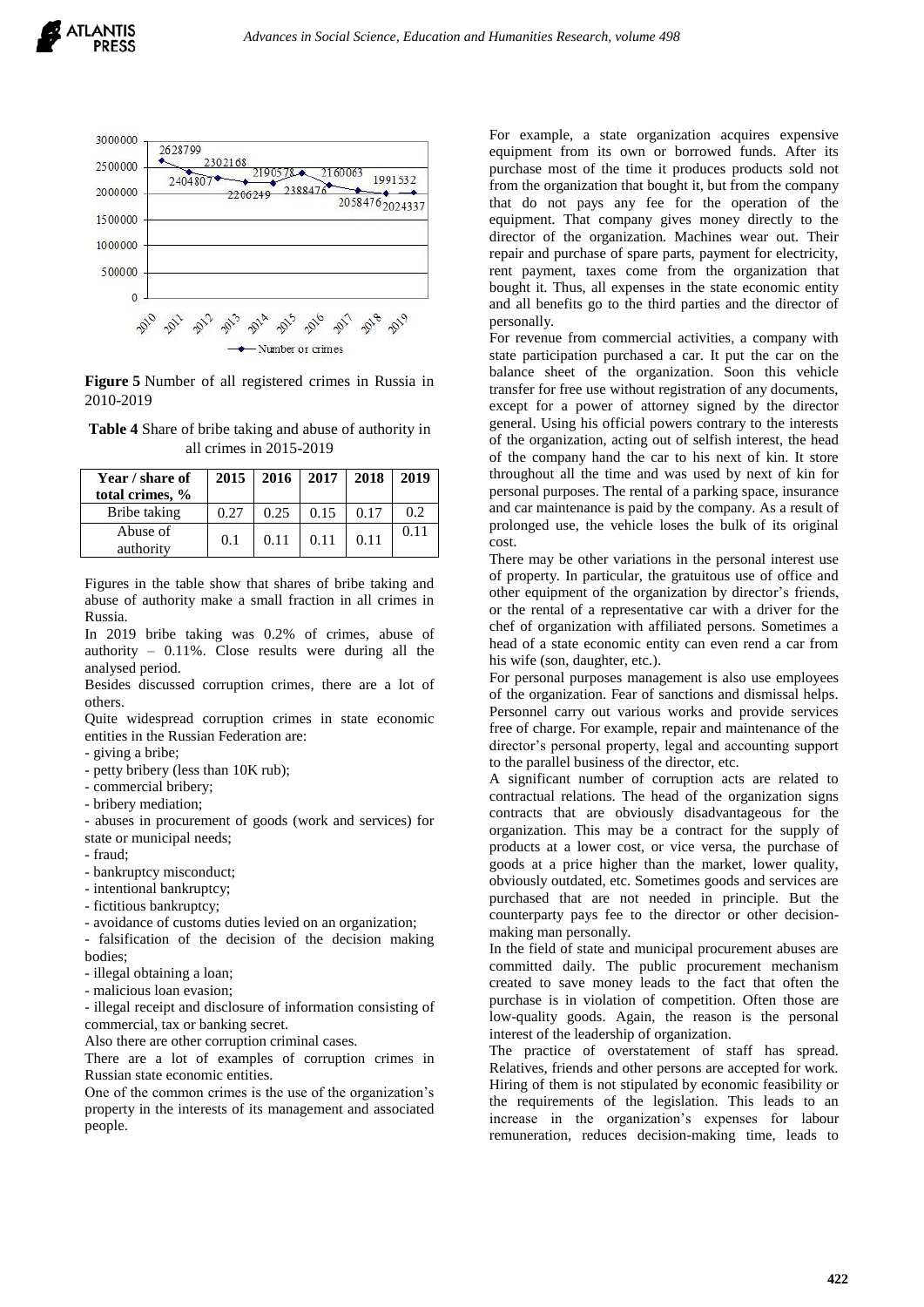

additional costs for the maintenance of the premises, the purchase of office equipment, etc.

There are frequent cases of concluding agreements with legal entities the founders of which are immediate relatives or lovers to the top management. Typically, such type of contracts is disadvantageous for the organization or are fictitious.

Ultimately all of the above in addition reduce the effectiveness of the functioning of the relevant state economic entity, affects the increase in the cost of production for the consumers.

# **5. CONCLUSION**

Summing up, it is worth noting that corruption has become quite widespread in Russia. Compared to other criminal acts the proportion of corruption is not very large. However, in contrast to other crimes (theft, murder, rape, etc.) corruption affects, as a rule, a wide range of people. This indicates its high public danger.

In Russia as in other countries of the world there are a fairly large number of different corruption acts. In state economic entities, corruption acts are committed more often than in private ones. The reason is the weaker control by the owner. Actually, there is no owner because functions are held by many officials. They are often the ones who carry out corrupt activities.

It is extremely difficult to change the current situation, but there are states that have achieved significant success in this matter. Their experience can help Russia overcome the difficulties in which it found itself.

#### **REFERENCES**

[1] A.Y. Yakovlev, Modern Management Trends for Industrial Companies with State Participation in Russia, Advances in Economics, Business and Management Research 128 (2020) 2757-2760. DOI: https://doi.org/10.2991/aebmr.k.200312.391

[2] G. Butkovskaya, E. Sumarokova, Digital strategies of companies: growth potential and reasons for failure, E-Management 2(3) (2019) 48–57. DOI: https://doi.org/10.26425/2658-3445-2019-3-48-57

[3] I.I. Kokhanovskaya, Y.V. Nazarenko, Financing of capital investments by budgetary and autonomous institutions: modern tendencies, Upravlenie 6(2) (2018) 4–9. DOI: https://doi.org/10.26425/2309-3633-2018-2- 4-9

[4] V.N. Narizhny, To the question about improvement of profit formation management of the enterprise, Proc. of Voronezh State Univer. of Engineer. Technol. 81(1) (2019) 485–491. DOI: https://doi.org/10.20914/2310- 1202-2019-1-485-491

[5] V.Y. Padalkin, G.N. Strukov, A.M. Prygunkov, L.I. Churikov, The impact of tax planning on the level of economic security of the company, Proc. of Voronezh State Univer. of Engineer. Technol. 81(2) (2019) 383–386. DOI: https://doi.org/10.20914/2310- 1202-2019-2-383-386

[6] D.A. Shageev, T.A. Chuhonceva, Universal rapid method of assessment and management decisionmaking of situational problems in the enterprise, Proc. of Voronezh State Univer. of Engineer. Technol. 81(2) (2019) 359–376. DOI: https://doi.org/10.20914/2310- 1202-2019-2-359-376

[7] Corporate management level. Informational and educational portal in state and municipal management, Retrieved from: http://gimyrf.ru/corporativnyj\_uroven/

[8] B. Mees, S.A. Smith, Corporate governance reform in Australia: a new institutional approach, British J. of Manag. 30(1) (2019) 75–89. DOI: https://doi.org/10.1111/1467-8551.12298

[9] V.A. Persianov, A.A. Stepanov, T.M. Gainochenko, Research methodology and management on transport: main issues at the final stage of Russian transport sector reforms, Upravlenie 6(3) (2017) 11–16. DOI: https://doi.org/10.26425/2309-3633-2018-3-60-65

[10] G.H. Stonehouse, N.Y. Konina, Management Challenges in the Age of Digital Disruption. Advan. in Econ., Busin. and Manag.t Res. 119 (2020) 1–6. DOI: https://doi.org/10.2991/aebmr.k.200201.001

[11] A.Z. Tayibnapis, L.E. Wuryaningsih, R. Gora, Companies in Indonesia in the vortex of global economic disruption, Advan. in Soc. Sci. Ed. and Human. Res. 308 (2019) 174–177. DOI: https://doi.org/10.2991/insyma-19.2019.45

[12] E.B. Lenchuk, Course on new industrialization: A global trend of economic development, Studies on Russ. Econ. Development 27(3) (2016) 332–340. DOI: https://doi.org/10.1134/S1075700716030102

[13] I.I. Smotritskaya, S.S. Shuvalov, Development of the government procurement institution (toward the formation of a new model for the contract procurement system), Econ. and Soc. Changes: Facts, Trends, Forecast 10(5) (2017) 99–114. DOI: https://doi.org/10.15838/esc.2017.5.53.7

[14] R.D. Grebnev, Judicial power in the structure of the state mechanism and separation of powers, The Soc. Sci. 11(22) (2016) 5309–5313.